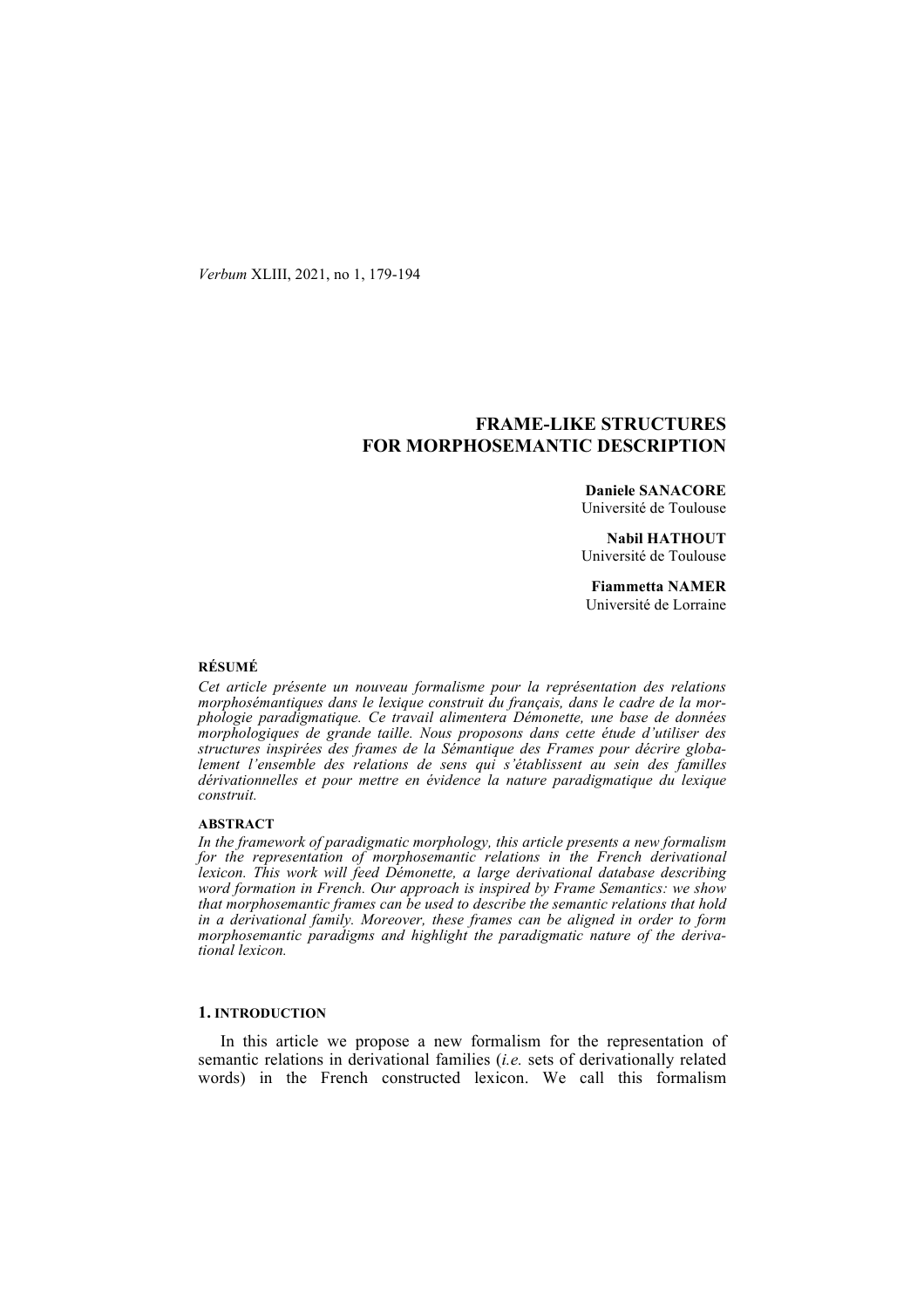"Morphosemantic Frames" (MFs) because it is inspired by the frames of Frame Semantics (Fillmore, 1976; Fillmore & Baker, 2001).

In this work we focus on the morphosemantic analysis of derivational families and their description. To our knowledge, derivational morphology lacks a formalism able to describe the morphosemantic relations between the lexemes of derivational families and that account for their regularity in the lexicon. Morphosemantic Frames aim at filling this gap. Moreover, this formalism could be used for other languages in order to develop a common framework for the morphosemantic representation of derivational relations in their constructed lexicon.

MFs focus on the morphosemantic relations between lexemes in the derivational families. The framework is designed to represent the structural regularity of the lexicon, by showing that the same groups of semantic relations connect the members of several families. MFs are precise, economic and have a high predictive power. They account for all the semantic relations between the lexemes contained in derivational families; they are easy to read and at the same time are applicable to large datasets; MFs allow for the prediction of missing lexemes and for the reconstruction of the derivational families.

Following (Hathout & Namer 2014), we consider that the meaning of a given lexeme is described by the contribution of each of the derivational relations where it is involved. For instance, the examples in (1), (2) and (3) show how several derivational relations between a verb and its derivatives determine its argument structure.

(1) *ronfler*.V 'snore', *ronfleur*.N 'person who snores', *chanter*.V 'sing', *chanteur*.N 'singer'

In (1), we deduce from the relation between the verb and its derived noun in *-eur* that it has an agent argument and the derived noun denotes an instrument or a person that performs the action (*chanteur* and *ronfleur*).

(2) *périr*.V 'perish', *périssable*.A 'perishable' *nager*.V 'swim', *nageable*.A 'swimmable' *modifier.*V 'modify', *modifiable*.A 'modifiable'

In (2), we can deduce from the relation between the verbs and their adjectives in -*able* that these verbs have a patient (in the case of *perishable*  or *modifiable*) or a locative modifier (in the case of *nageable*). We therefore see how different derivational relations of a verb contribute to the identification of the content of its argument structure.

(3) *pêcher*.V 'fish', *pêchable*.A 'fishable'

In some cases, as with *pêchable* in (3) there is more than one possible interpretation*: pêchable* can be associated with the patient of the process, with the place where the process occurs, with the time period where the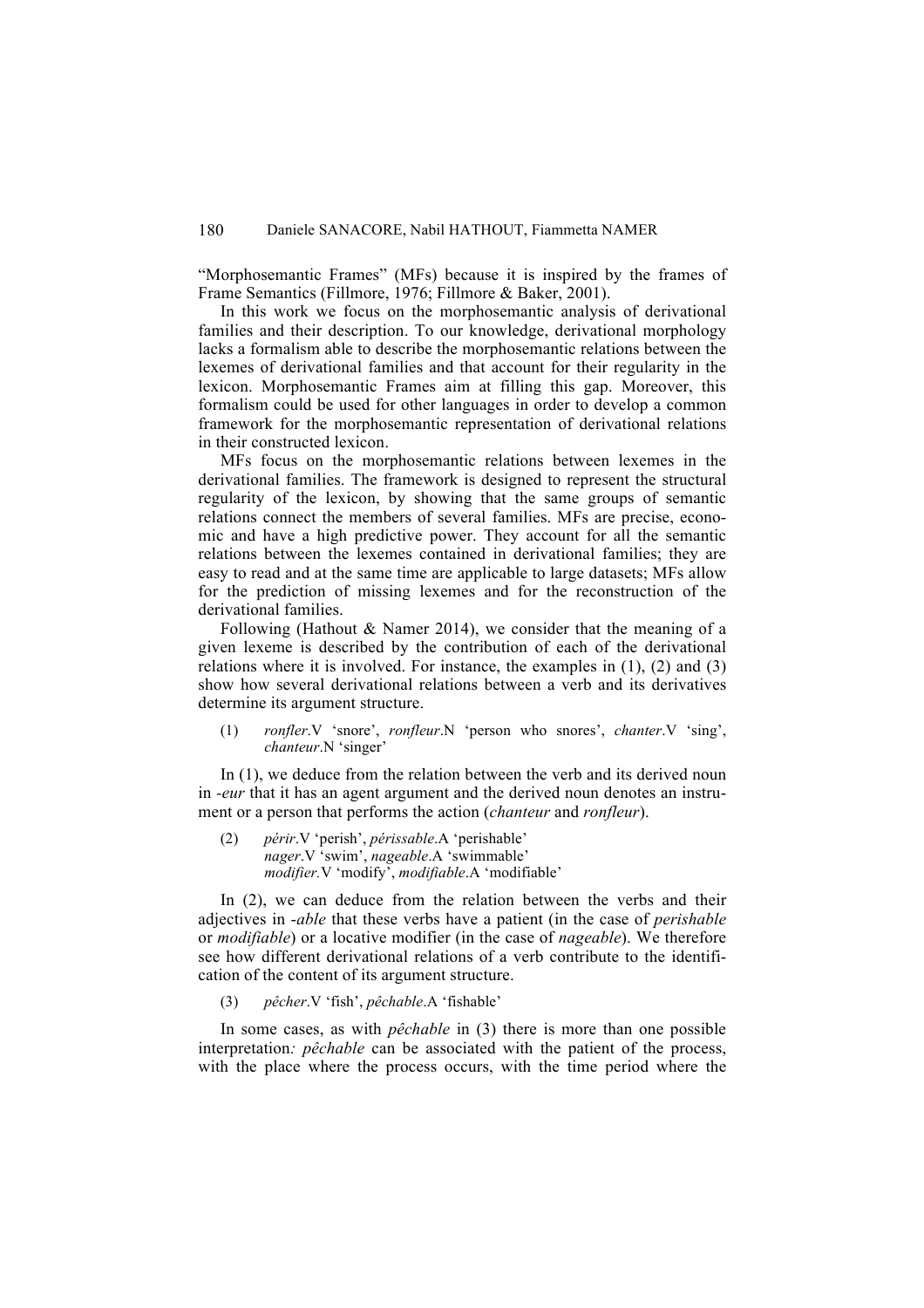action is performed or with the instruments that are used (Hathout *et al.*, 2004), which are all internal arguments.

(4) *laver*.V 'wash', *laveur*.N 'washer', *lavable*.A 'washable' *présenter*.V 'present', *présentateur*.N 'presenter', *présentable*.A 'presentable'

The configuration in (4) presents both the derived noun in -*eur* and the derived adjective in -*able*. The access to the entire family in (4) allows us to get more insight about the argument structure of the base verb than single word pairs as in  $(1)$ ,  $(2)$  and  $(3)$ . We therefore need to provide descriptions of the entire derivational families that go beyond individual base-derivative couples.

Morphosemantic analysis also involves ontological properties. Let us consider two derivational families: the one of *banane* 'banana' in (5) and the one of *balai* 'broom' in (6). Even though these two families have two nouns as their roots, they are rather different in the concepts that they express.

- (5) *banane*.N 'banana', *bananier*.N 'banana tree', *bananeraie*.N 'banana plantation',
- (6) *balai*.N 'broom', *balayeur*.N 'male sweeper', *balayer*.V 'sweep', *balayage*.N 'sweeping'

The difference stems from the ontological nature of their root noun: *banane* denotes a fruit and yields nouns like *bananier* and *bananeraie* which indicate respectively the plant and the plantation that produces that fruit. The noun *balai* denotes an artifact and its family includes the derived agent in *-eur*, which stands for a person that uses it. The verb *balayer* and the noun *balayage* denote the action of using the instrument. These examples show that the ontological categories determine the architecture of the derivational families. This is confirmed by other families of words derived from fruits in  $(7)$  and  $(8)$  and from artifacts in  $(9)$  and  $(10)$ :

- (7) *cerise*.N 'cherry', *cerisier*.N 'cherry tree', *ceriseraie*.N 'cherry plantation'
- (8) *amande*.N 'almond', *amandier*.N 'almond tree', *amanderaie*.N 'almond plantation'
- (9) *chronomètre*.N 'chronometer', *chronométrer*.V 'chronometre', *chronométreur*.N 'person who chronometers' , *chronométrage*.N 'time keeping'
- (10) *brosse*.N 'brush', *brosser*.V 'brush', *brosseur*.N 'person who brushes', *brossage*.N 'brushing'

The families in (7) and (8) contain the same concepts and relations between concepts as the family of *banane*: they both include the noun for the tree (*cerisier* and *amandier*) and the noun of the plantation that produces the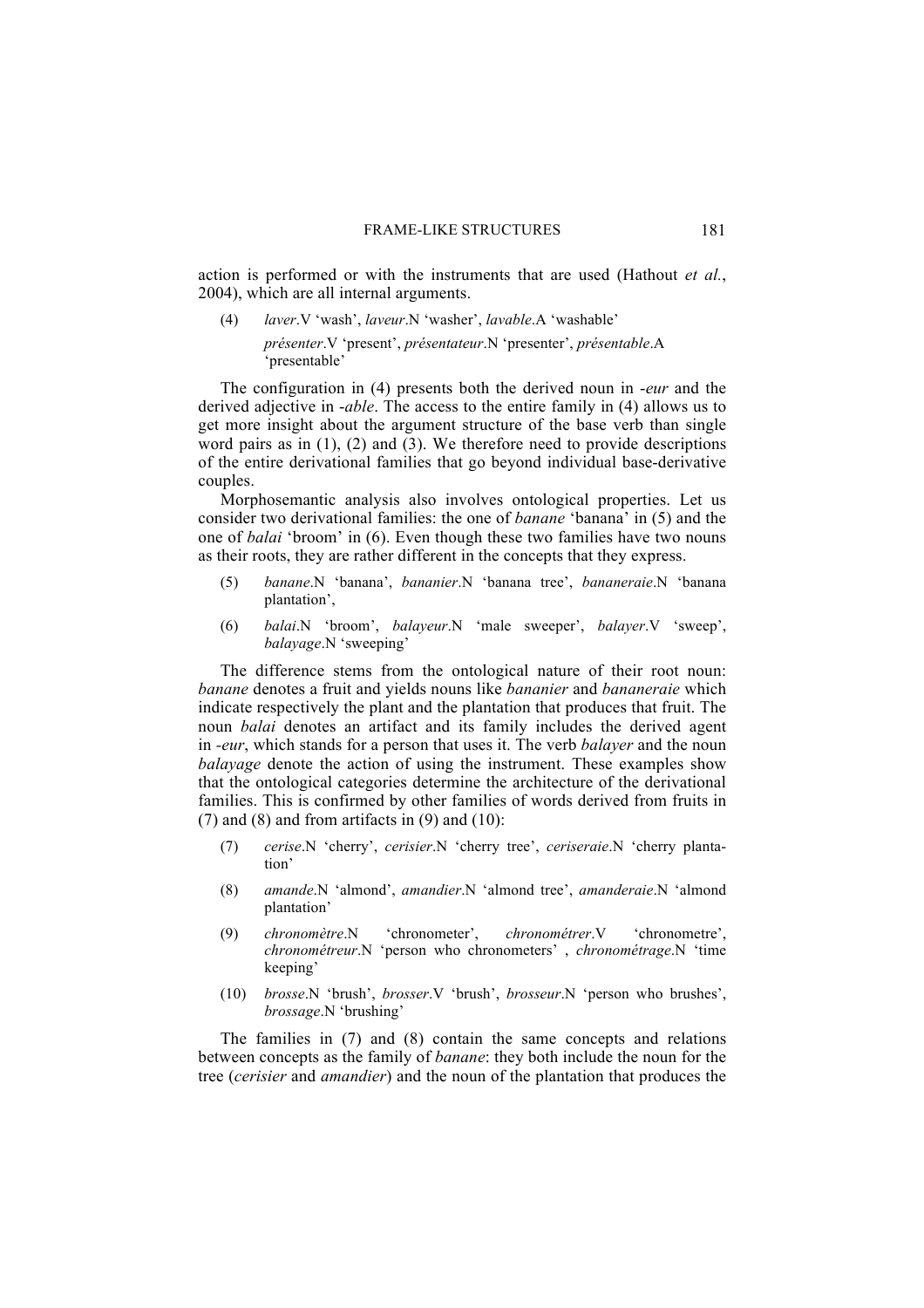fruit (*ceriseraie* and *amanderaie*). Families (9) and (10), contain the same concepts as the family of *balai* in (6): the human agent (*chronométreur* and *brosseur*) and the action in verbal (*chronométrer* and *brosser*) and nominal forms (*chronométrage* and *brossage*).

These examples show that the ontological categories of the lexemes play an important role in the analysis and description of derivational families and that they must be represented in the Morphosemantic Frames.

Another difference between the families in (5), (7) and (8), and in (6), (9) and (10) is that the latter are event-related (their concepts denote the participants of some action) and that the former are not, as outlined in (Fradin, 2020). The concepts of event-related families are therefore also relevant for the syntax.

The remaining of the paper is structured as follows: Section 2 outlines the theoretical background of MFs: paradigmatic morphology. Section 3 introduces Frame Semantics, which has inspired our formalism. Section 4 shows how the constitutive elements of Frame Semantics are adapted to MFs and used for morphosemantic descriptions. Section 5 describes the structure of MFs and shows how we represent the families and their structures. Section 6 discusses the implementation of Morphosemantic Frames in the derivational lexicon *Démonette*.

## **2. PARADIGMATIC MORPHOLOGY**

As we just saw, derivational families are a fundamental object in our analysis and we need a theoretical framework that provides tools to describe and handle them. Paradigmatic derivational morphology responds precisely to this need. Paradigmatic derivational morphology accounts for the numerous regularities that are present in the lexicon (Van Marle, 1984; Stump 1991; Bauer, 1997; Booij, 2008 *inter alia*) and organizes families into paradigms.

A derivational family is a set of derivationally related lexemes (Hathout, 2011) as the ones in (11). In the following, the term 'family' is also used for subsets of derivational families (Bonami & Strnadová, 2019).

(11) *présenter*.v 'present', *présentation*.N 'presentation', *présentateur*.N 'presentermasc', présentable.A 'presentable'

In paradigmatic morphology, a paradigm is a set of derivational families structured around the same oppositions of content (Bonami & Strnadová, 2019). MFs being morphosemantic descriptions, we will only be concerned with morphosemantic paradigms, which means that we are interested only in the concepts expressed by the lexemes present in derivational families and the semantic relations between these concepts. For example, Table 1 presents three families that we can include in the same morphosemantic paradigm since the lexemes that they contain express the same concepts, regardless of the fact that these concepts are realized by different formal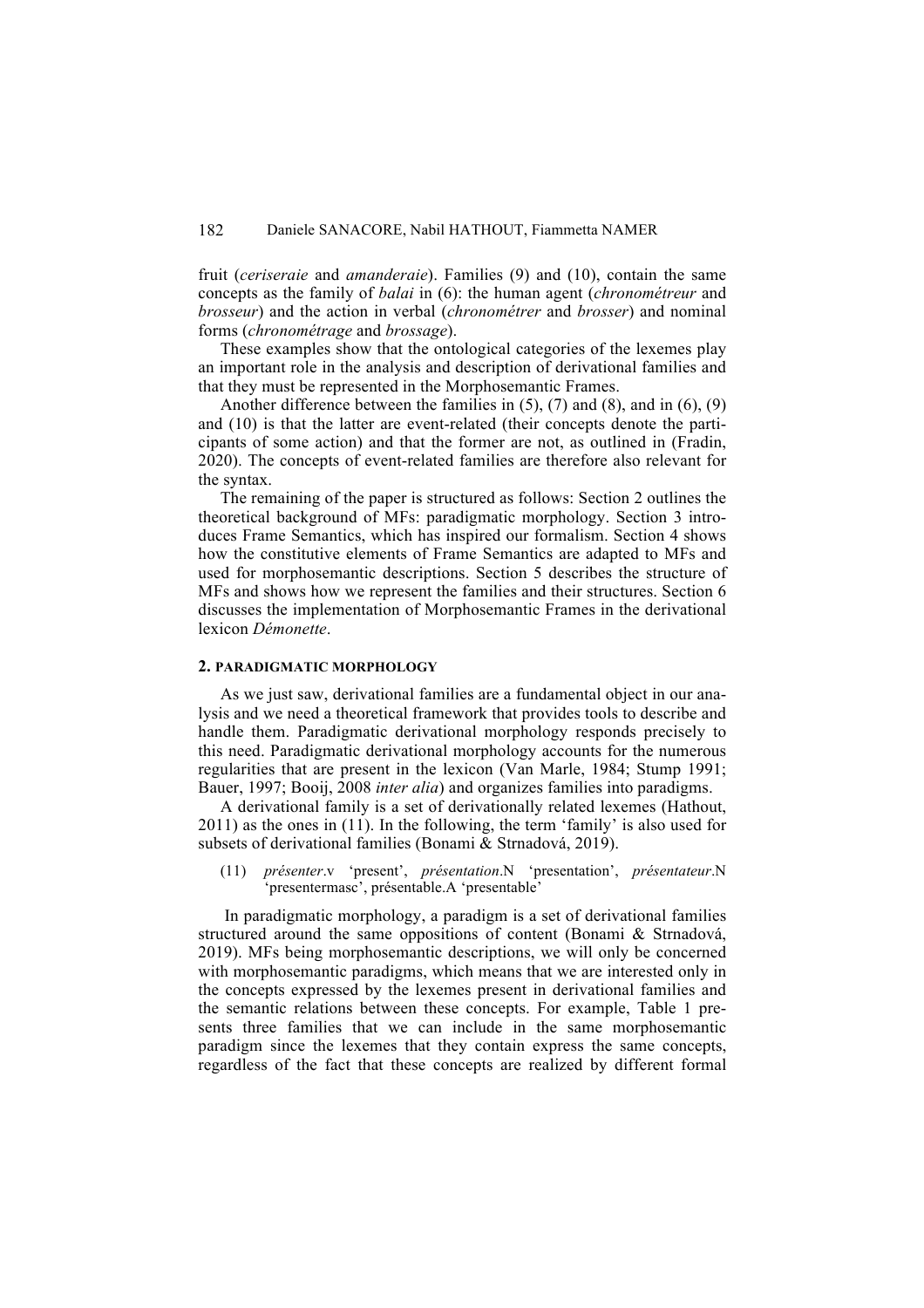means (conversion for *vol*, suffixation in *-ion* for *présentation* and in *-age* for *lavage*). These three families are all made up of a verb expressing an event, an agent noun and a noun denoting the action.

| event verb               | agent noun                        | action noun                      |
|--------------------------|-----------------------------------|----------------------------------|
| présenter.V<br>'present' | présentateur.N<br>'presentermasc' | présentation.N<br>'presentation' |
| <i>voler.</i> V 'steal'  | <i>voleur.N</i> 'thiefmasc'       | <i>vol.N</i> 'theft'             |
| <i>laver</i> .V 'wash'   | laveur.N 'washermasc'             | lavage.N 'washing'               |

|  | Table 1. – Example of morphosemantic paradigm |  |  |  |  |
|--|-----------------------------------------------|--|--|--|--|
|  |                                               |  |  |  |  |

The families in  $(5)$ ,  $(6)$ ,  $(7)$ ,  $(8)$ ,  $(9)$  and  $(10)$  can be grouped in two paradigms, each one being defined by the sets of semantic relations shared by (5, 7, 8) and (6, 9, 10).



Figure 1. – Fruit paradigm

Figure 1 represents the paradigm containing the families of *banane*, *cerise* and *amande*. The three families contain the same concepts and the same relations between these concepts. They are thus aligned under the same paradigm. Moreover, other families rooted in fruit nouns can be aligned under the same morphosemantic structure. Alignment is a key feature for paradigms because it gives them their predictive power, one of the features that we need for our formalism. Two pairs of morphologically related words (w1, w2) and (w3, w4) are aligned when the two pairs are linked by the same content relation (Bonami & Strnadová, 2019). When another noun is ana-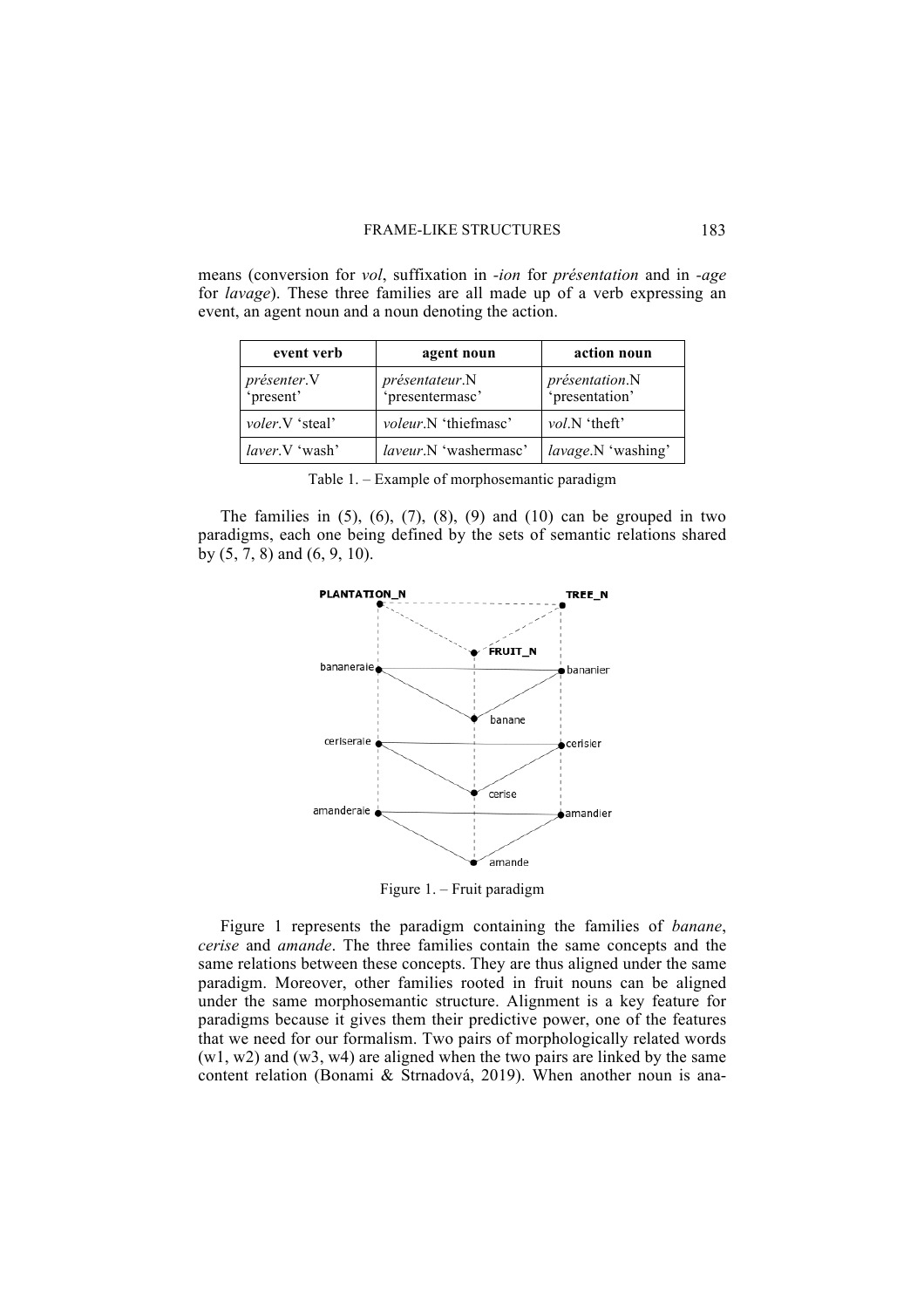lysed as a fruit name (*e.g. abricot* 'apricot'), the predictive power of the paradigm allows us to deduce that its family also contains a name for the plant (*abricotier* 'apricot tree') and a name for the plantation that produces this fruit (*abricoteraie* 'apricot plantation').



Figure 2. – Artifact paradigm

The paradigm in Figure 2 represents the alignment of the families in  $(6)$ , (9) and (10) with an instrument noun, the agent that makes use of that instrument and the action in nominal and verbal forms. As outlined in the introduction, the concepts expressed in this paradigm are relevant for the syntax-semantics interface. This is not the case in the *Fruit Paradigm*.

In both examples we have an abstract structure (the morphosemantic paradigm) represented at the top of each figure, and its realizations (the families) represented by graphs formed by continuous lines. In the derivational families, the lines represent morphological relations between the lexemes. As it will be seen in section 4, Morphosemantic Frames describe morphosemantic paradigms like those in Figures 1 and 2.

### **3. FRAME SEMANTICS**

This section presents Frame Semantics and the concepts borrowed and adapted for morphosemantic description. The theoretical framework of Frame Semantics is based on the assumption that words represent categories of experience and evoke in the mind of the listener representations of realworld situations, called frames. The best-known implementation of Frame Semantics is *FrameNet* (Baker *et al.*, 1998; Ruppenhofer *et al.*, 2006), a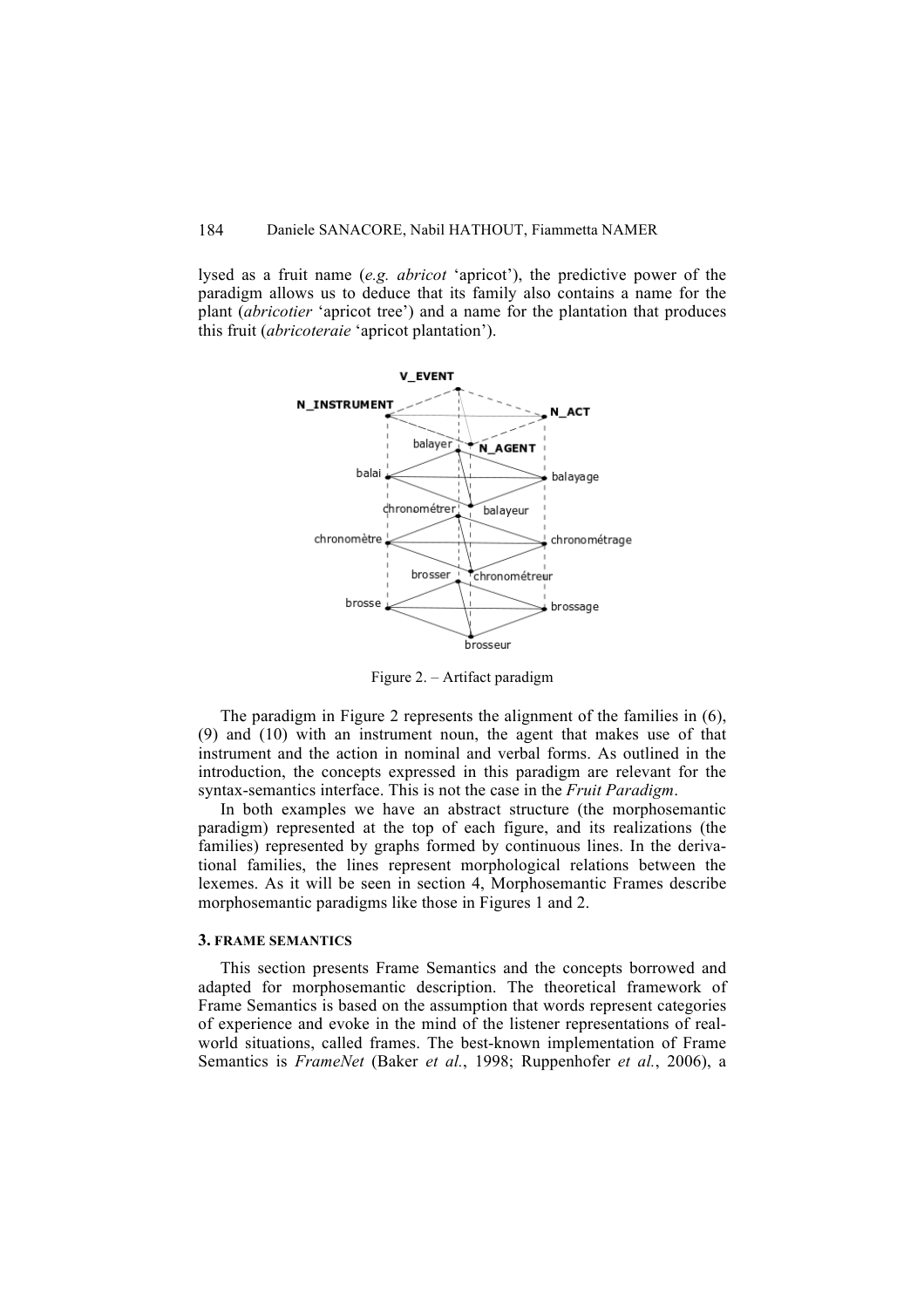resource designed for the semantic annotation of English texts. *FrameNet* has inspired the creation of equivalent resources in several other languages (Lenci *et al.* 2010; Candito *et al.*, 2014 *inter alia*).

In *FrameNet* a frame is characterized by a number of frame elements (FEs), which correspond to situational roles that are characteristic of the situation described in the frame. For example, the ARREST frame has *Authorities*, *Charges* and *Suspect* as frame elements. The frame is first described by a sentence (the frame description) that globally defines the represented cognitive situation and how the frame elements are involved in it (12). It also contains partial descriptions that present the cognitive situation from the point of view of each frame element (13). In addition, some FEs are associated with ontological categories (*e.g. Authorities* is given the *Sentient* label).

- (12) ARREST: **Authorities** charge a **Suspect**, who is under suspicion of having committed a crime (the **Charges**), and take him/her into custody
- (13) AUTHORITIES (Sentient): The **Authorities** charge the **Suspect** with committing a crime and take him/her into custody.

CHARGES: **Charges** identifies a category within the legal system; it is the crime with which the **Suspect** is charged

SUSPECT: The **Suspect** is taken into custody, under suspicion of having committed a crime.

Frames are also characterized by lexical units (LUs), that is lemmas that evoke the cognitive situation described by the frame. The LUs of the ARREST frame are given in (14).

(14) apprehend.V, apprehension.N, arrest.N, arrest.V, book.V, bust.N, bust.V, collar.V, cop.V, nab.V, summons.V

They also contain examples of sentences that realize them in texts. Several sentences like those in  $(15)$ ,  $(16)$  and  $(17)$  may evoke the same cognitive structure (the same frame) and illustrate the use of different LUs. Corpus sentences are thus the concrete realization of the frame.

- (15) The police ARRESTED Harry on charges of manslaughter.
- (16) The seven were BOOKED on marijuana possession charges.
- (17) Almost four million people in England and Wales were SUMMONSED in the first half of this year for failing to pay.

To summarize, in *FrameNet*, frames are composed of frame elements, frame descriptions, lexical units and are realized by corpus sentences. In the semantic frames, frame elements and frame descriptions represent abstract structures instanciated by the lexical units and the corpus sentences. This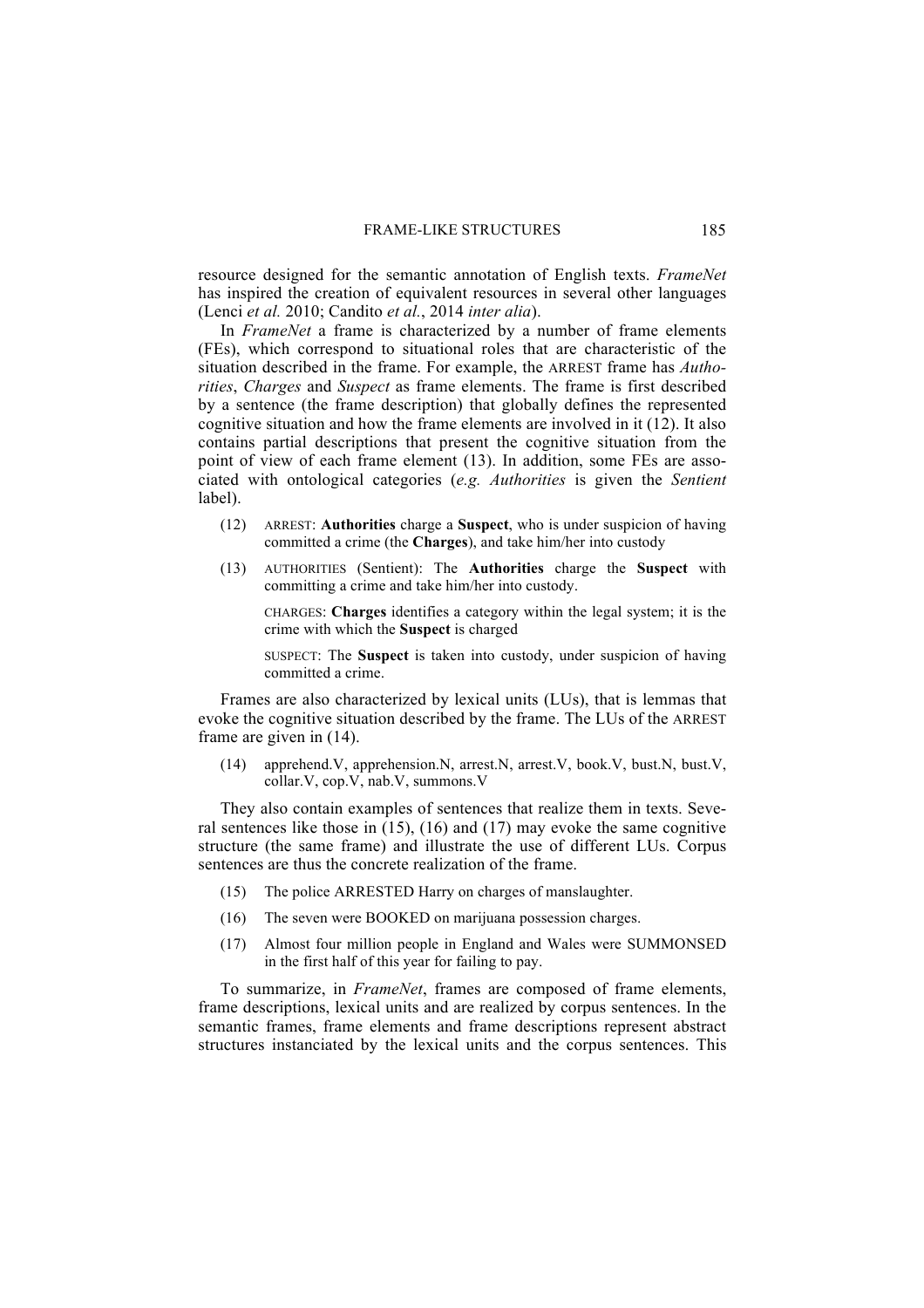abstract / concrete distinction is also key for Morphosemantic Frames and derivation families, as showed in section 4.

# **4. MORPHOSEMANTIC DESCRIPTION WITH FRAMES**

In *FrameNet* different sentences containing different lexical units may be structured in the same way when they evoke the same cognitive structure (the same frame). An analogous configuration exists in morphosemantics: different families are structured on the same meaning oppositions and instanciate (evoke) the same morphosemantic paradigm, as shown in Figures 1 and 2. Morphosemantic Frames represent abstract paradigms instanciated by derivational families (aligned in concrete paradigms).

MFs include 'Morphosemantic Glosses' (MGs) which describe how the concepts of the morphosemantic paradigm are related to one another. MGs are sentences similar to the frame descriptions in *FrameNet*. For instance, the abstract paradigm in Figure 1 can be described with the Morphosemantic Glosses in (18).

(18) *Une Plantation produit des Fruits* 'A Plantation produces some Fruits'

> *Une Plantation ne comporte que des Plantes de la même espèce* 'A Plantation only contains Plants of the same species'

*Un Fruit pousse sur une Plante* 'A Fruit grows on a Plant'

The frame elements in the Morphosemantic Glosses can be instanciated with the lexemes of the families of the paradigm. (19) shows how these lexemes of the family of *banane* fit in the structure of the Morphosemantic Glosses.

(19) *Une bananeraie produit des bananes* 'A banana plantation produces bananas'

> *Une bananeraie ne comporte que de bananiers* 'A banana plantation only contains banana trees'

*Une banane pousse sur un bananier* 'A banana grows on a banana tree'

We can do the same for all the other families aligned under the morphosemantic paradigm in Figure 1 (*e.g. cerise* or *amande*) and to the artifact paradigm in Figure 2. Its morphosemantic glosses and concrete sentences are presented in Table 2.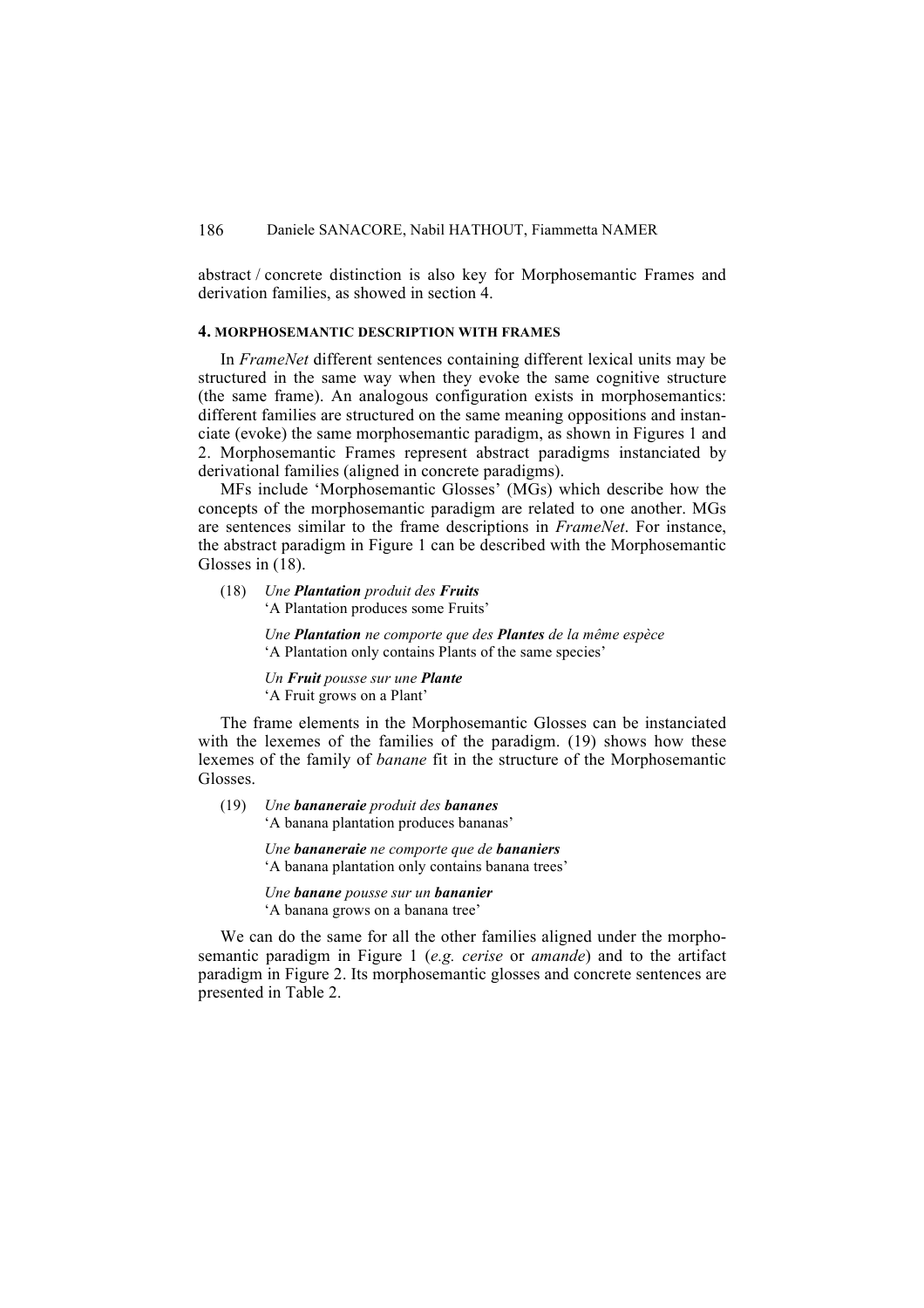## FRAME-LIKE STRUCTURES 187

| <b>Morphosemantic Glosses</b>                                                    | <b>Concrete sentences</b>                                        |
|----------------------------------------------------------------------------------|------------------------------------------------------------------|
| Un Agent utilise un Instrument                                                   | Un balayeur utilise un balai                                     |
| 'An Agent uses an Instrument'                                                    | 'A sweeper uses a broom'                                         |
| Un Agent réalise l'acte de Evénement                                             | Un balayeur réalise l'acte de balayer                            |
| 'An Agent realizes the action of Event'                                          | 'A sweeper realizes the act of sweep'                            |
| Un Agent réalise l'Action                                                        | Un balayeur realise le balayage                                  |
| 'An Agent realizes the Action'                                                   | 'A sweeper realizes the sweeping'                                |
| Un Instrument est utilisé pour réaliser                                          | Un balai est utilisé pour réaliser le                            |
| une Action                                                                       | balayage                                                         |
| 'An Instrument is used to realize the                                            | A broom is used to realize the                                   |
| Action'                                                                          | sweeping'                                                        |
| Un Instrument est utilisé pour<br>Evénement<br>'An Instrument is used for Event' | Un balai est utilisé pour balayer<br>'A broom is used for sweep' |
| L'Action est l'acte de Événement                                                 | Le balayage est l'acte de balayer                                |
| 'Action is the act of Event'                                                     | 'Sweeping is the act of sweep'                                   |

Table 2. – MGs and concrete sentences for the Artifact paradigm

In order for these sentences to sound natural and easy to read, we limit the number of frame elements in the MGs to two or three (this is one difference with the semantic frames). Table 3 summarizes the correspondences between frames in *FrameNet* and MFs. The Morphosemantic glosses used for the description of the morphosemantic abstract paradigms correspond to the frame descriptions in semantic frames. In these glosses, the concepts expressed in the paradigm are related and defined simultaneously like frame elements in frame descriptions. Finally, the derivational families correspond to the lexical units and the concrete interdefining glosses that relate the members of a derivational family correspond to the corpus sentences. They instanciate the morphosemantic glosses just as corpus sentences realize the semantic descriptions.

| <b>Semantic Frames</b> | <b>Morphosemantic frames</b>     |
|------------------------|----------------------------------|
| frame description      | morphosemantic glosses           |
| frame elements         | concepts forming of the paradigm |
| lexical unit           | derivational families            |
| corpus sentences       | concrete glosses                 |

Table 3. – Correspondences between frames and MFs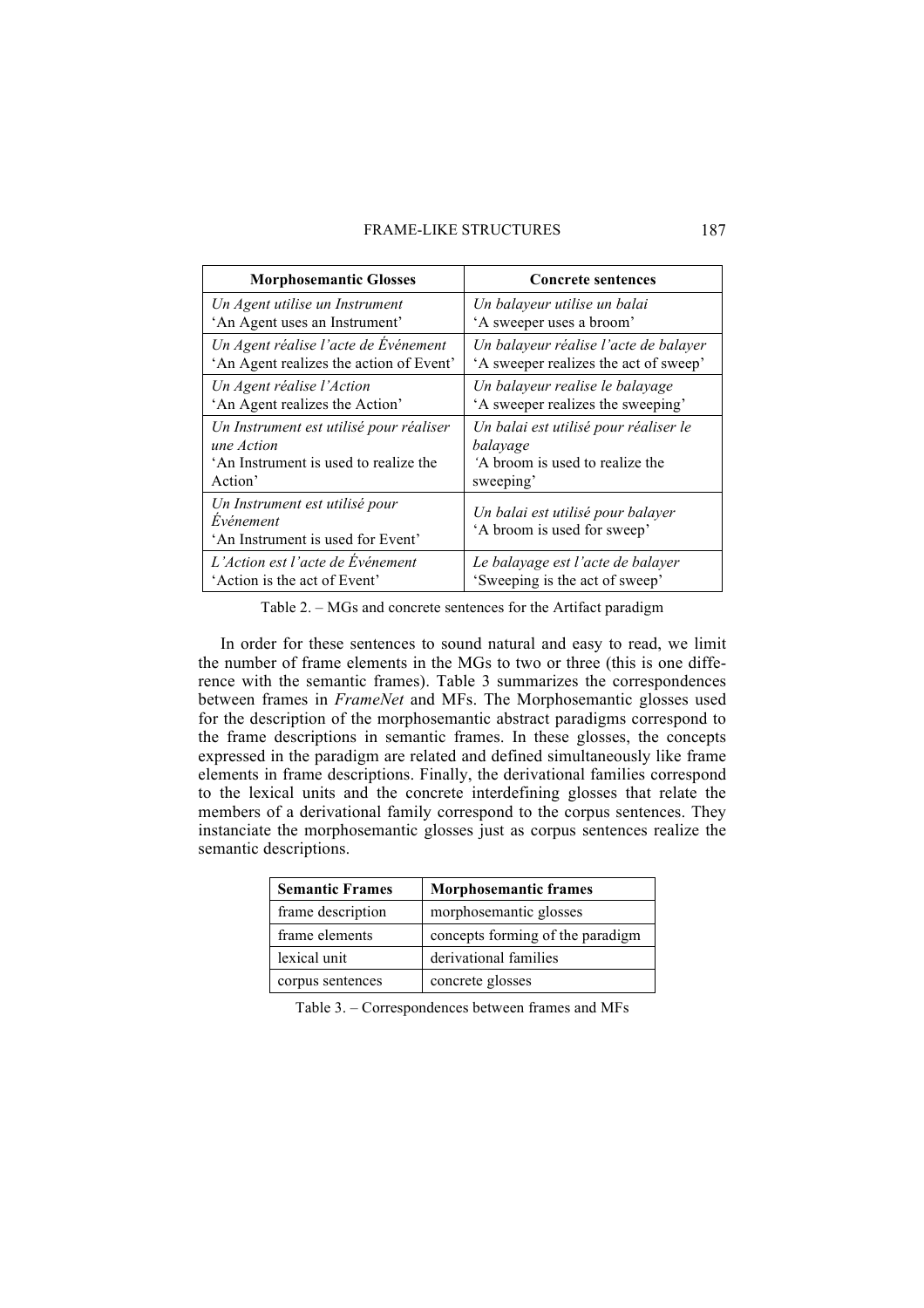## **5. THE STRUCTURE OF THE MORPHOSEMANTIC FRAMES**

The elements introduced in section 4 make up the Morphosemantic Frames. What do they look like? Morphosemantic frames are structured in three layers: the first contains the Morphosemantic Glosses and a label identifying the corresponding semantic relation, as in Table 4. The objective of this label is defining the semantic relation between the elements in the semantic gloss. The definition of a label set for this purpose is in progress and the proposed labels are temporary. The second layer (Table 6) describes the association between the frame elements and their ontological labels. The third (Table 7) lists the families that realize the morphosemantic paradigm described in the MF.

| Morphosemantic glosses+Semantic Relation label                           |                       |  |  |  |
|--------------------------------------------------------------------------|-----------------------|--|--|--|
| <b>Producer – Product</b><br>Une Plantation produit des Fruits           |                       |  |  |  |
| Une Plantation est plantée de Plantes de la même espèce   Group – Entity |                       |  |  |  |
| Un Fruit pousse sur une Plante                                           | <b>Entity – Plant</b> |  |  |  |

# Table 4. – Morphosemantic glosses and semantic labels for the Fruit Paradigm

The second layer associates each concept with an ontological category (Table 6). In this article, we use the categories of the *FrSemCor* project (Barque *et al.*, 2020) for the nouns. A sample is presented in Table 5. These categories are a modified version of the *Unique Beginners for Nouns* used by *Wordnet* (Miller, 1998) and present different levels of granularity. They allow a high precision as in the cases of *fruit* and *tree* but also include more generic categories. However, this ontology has not been created for morphosemantics. This is why we intend to adapt it to the morphosemantics of French in the next phases of the research. For example, different categories of people can be expressed morphologically, like the specialists of a given domain (*économiste* 'economist', *philologue* 'philologist'), the people that adhere to a given doctrine (*Marxiste* 'Marxist', *fasciste* 'Fascist') or the shopkeepers (*poissonier* 'fishmonger', *fleuriste* 'florist'). These words are tagged as *Person* with the current classification, which cannot be useful to predict the remainder of their families, *e.g. poissonnerie* in the family of *poissonnier*.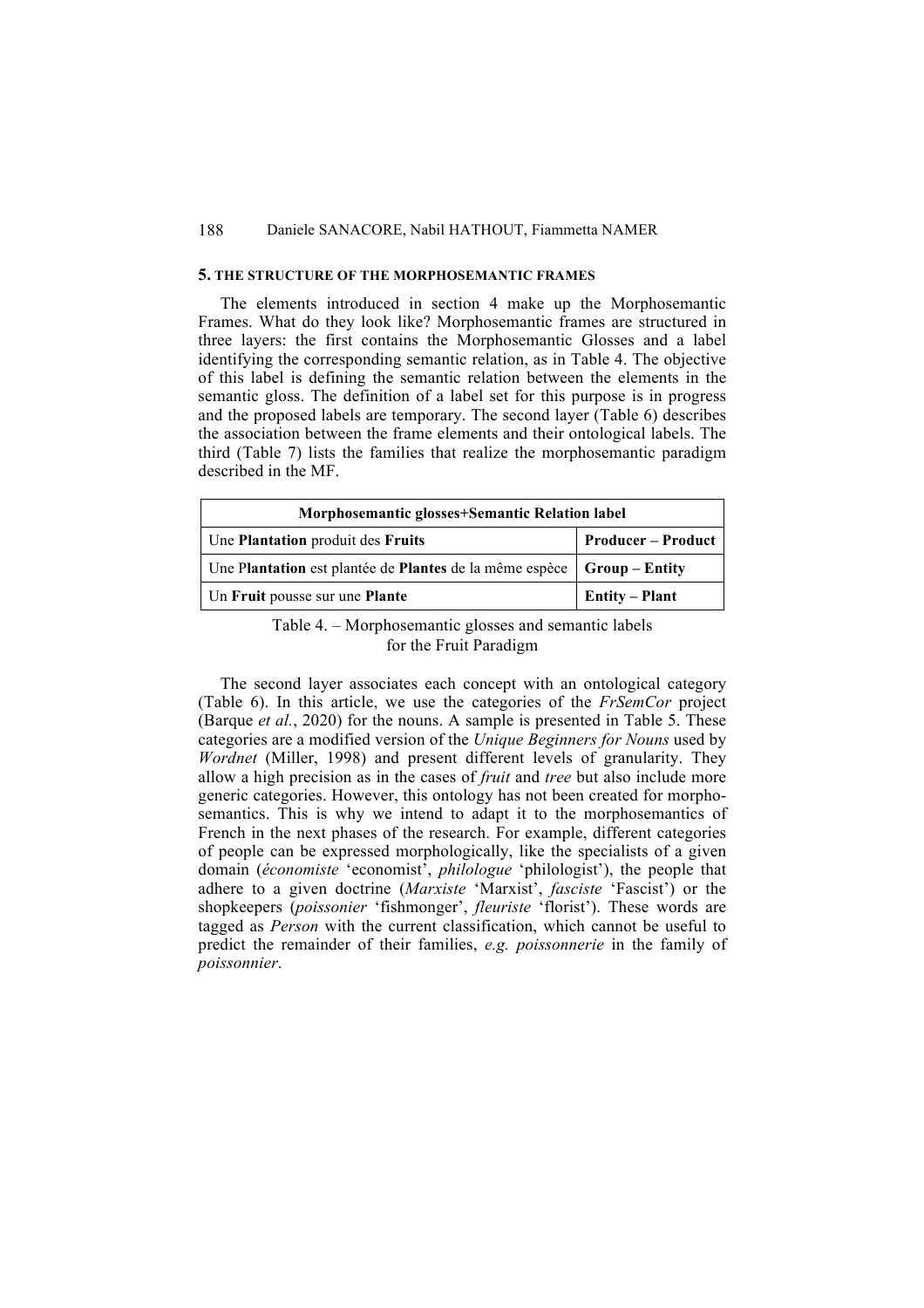## FRAME-LIKE STRUCTURES 189

| Entity |                            |                                                    |
|--------|----------------------------|----------------------------------------------------|
|        | Living $\&$ animate entity |                                                    |
|        |                            | Animal (e.g. fourmilier 'ant-bear')                |
|        |                            | Person (e.g. <i>défenseur</i> 'defender')          |
|        | Non Animate entity         |                                                    |
|        |                            | Food (e.g. <i>orangeade</i> 'orangeade')           |
|        |                            | Substance (e.g. chlorure 'chlorure')               |
|        |                            | Artifact (e.g. <i>aspirateur</i> 'vacuum cleaner') |
|        |                            | Plant (e.g. <i>bananier</i> 'banana tree')         |

Table 5. –Sample of the noun ontology in *FrSemCor*

| <b>POS+Ontology</b>     |               |  |  |  |  |
|-------------------------|---------------|--|--|--|--|
| Fruit<br><b>Fruit.N</b> |               |  |  |  |  |
| <b>Plante.N</b>         | Plant         |  |  |  |  |
| <b>Plantation.N</b>     | Group x Plant |  |  |  |  |

Table 6. – Frame Elements and ontological labels for the Fruit paradigm

In the *Fruit Paradigm*, the label of *Plantation* is *Plant* preceded by the modifier *Group*. The same modifier can be applied for all collective nouns: people, (*e.g. foule* 'crowd'), animals (*e.g. colonie* 'colony'), artifacts (*e.g. armement* 'weapons'), etc. The verb and adjective ontology have not been worked out yet. For the moment, verbs may have two labels (*stative situation* or *dynamic situation*) and all adjectives are tagged as *modifier*. Table 7 presents the families that realize the *Fruit Paradigm* of Figure 1.

| <b>Families</b> |                 |                     |  |  |  |
|-----------------|-----------------|---------------------|--|--|--|
| <b>Fruit.N</b>  | <b>Plante.N</b> | <b>Plantation.N</b> |  |  |  |
| banane          | bananier        | bananeraie          |  |  |  |
| cerise          | cerisier        | ceriseraie          |  |  |  |
| amande          | amandier        | amanderaie          |  |  |  |

Table 7. – Families that realize the MF of the Fruit paradigm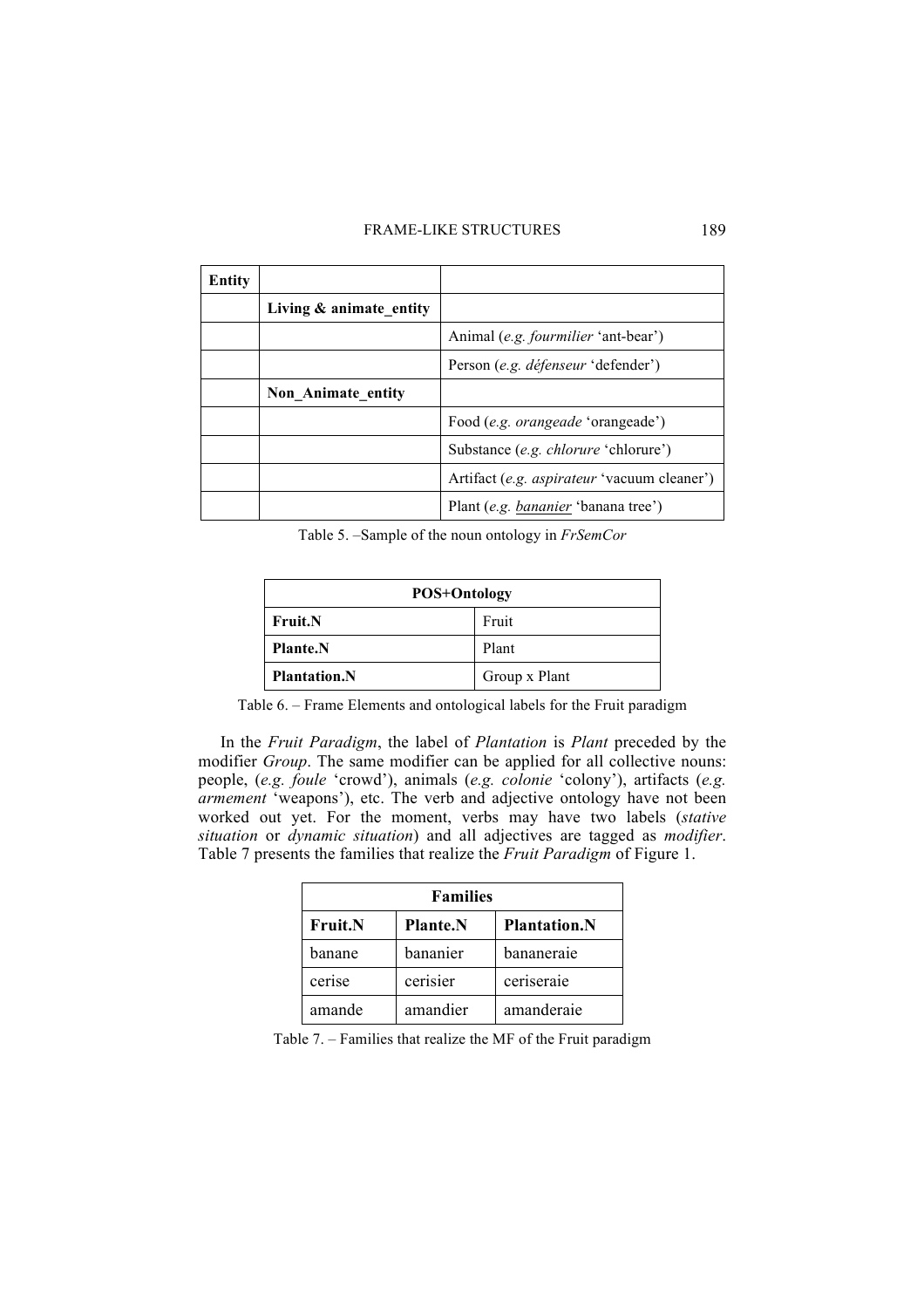We present in Tables 8, 9 and 10 the three layers for the morphosemantic frame that represents the *Artifact Paradigm* in Figure 2. In Table 8, the morphosemantic glosses correspond to the content of Table 2, and semantic relations in the paradigm are labelled with general categories like *Agent - Event*, *Instrument - Event*, *Agent - Instrument* and *Synonymy*.

| Morphosemantic glosses+Semantic Relation label     |                           |  |  |  |
|----------------------------------------------------|---------------------------|--|--|--|
| Un Agent utilise un Instrument                     | <b>Agent - Instrument</b> |  |  |  |
| Un Agent réalise l'acte de Événement               | <b>Agent</b> - Event      |  |  |  |
| Un Agent realise l'Action                          | <b>Agent - Event</b>      |  |  |  |
| Un Instrument est utilisé pour réaliser une Action | <b>Instrument - Event</b> |  |  |  |
| Un Instrument est utilisé pour Événement           | <b>Instrument - Event</b> |  |  |  |
| L'Action est l'acte de Événement                   | Synonymy                  |  |  |  |

Table 8. – Morphosemantic glosses and semantic labels for the Artifact Paradigm

In Table 9, ontological classes assigned to the concepts of the *Artifact paradigm* correspond to the more specific values in the UB hierarchy: instruments are *Artifacts;* agents are human beings (labelled with the category *Person*) and events belong to the class of *Dynamic situation.*

| <b>POS+Ontology</b>      |                   |  |  |
|--------------------------|-------------------|--|--|
| Artifact<br>Instrument.N |                   |  |  |
| Agent.N                  | Person            |  |  |
| Événement.V              | Dynamic situation |  |  |
| <b>Action.N</b>          | Act               |  |  |

Table 9. – Frame Elements and ontological labels for Artifact paradigm

Table 10 contains the families of Figure 2; they realize the *Artifact Paradigm*.

| <b>Families</b>                                                  |              |               |               |  |  |  |
|------------------------------------------------------------------|--------------|---------------|---------------|--|--|--|
| Evenément.V<br><b>Action.N</b><br><b>Instrument.N</b><br>Agent.N |              |               |               |  |  |  |
| balai                                                            | balayer      | balayeur      | balayage      |  |  |  |
| chronomètre                                                      | chronométrer | chronométreur | chronométrage |  |  |  |
| brosse                                                           | brosser      | brosseur      | brossage      |  |  |  |

Table 10. – Families that realize the MF for Artifact paradigm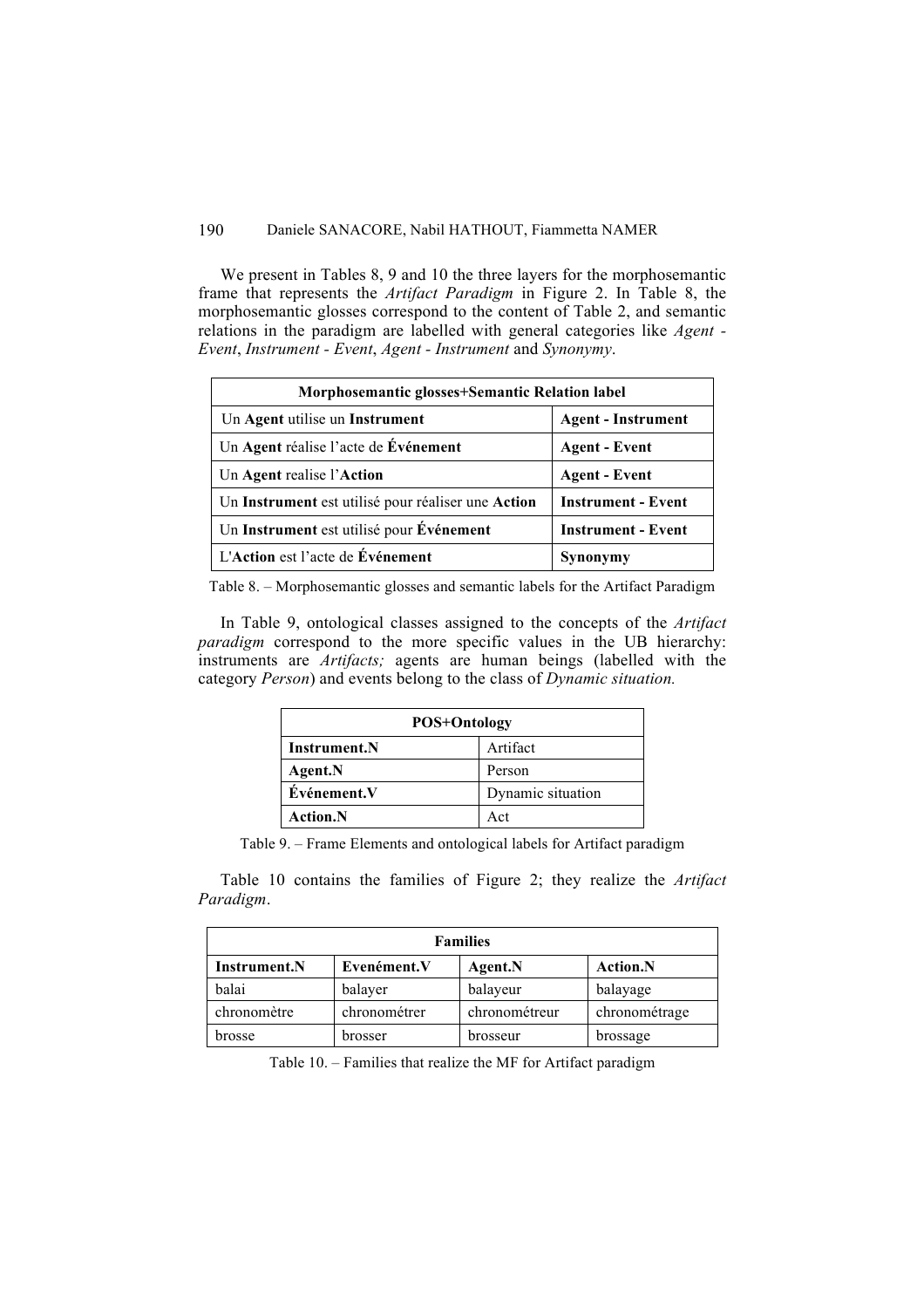#### FRAME-LIKE STRUCTURES 191

### **6. THE DESCRIPTION OF MORPHOSEMANTIC FRAMES IN DÉMONETTE**

The *Démonette* database is a derivational resource that will be fed by this work. In this section, we outline its constitutive elements and show how Morphosemantic Frames will be implemented in *Démonette*. *Démonette* (Hathout & Namer, 2014, 2016; Namer *et al.*, 2019) is a large-scale derivational database for French. It implements the theoretical model *ParaDis* (Namer & Hathout, 2020), where lexemes are grouped into families, which in turn are organized into paradigms. The design of *Démonette* is based on a cumulative conception of meaning, as presented in the introduction: the meaning of a derived word is the combination of the semantic properties of all the derivational relations where the word is involved. *Démonette* has four objectives (Hathout & Namer, 2014): (i) connect the members of a derivationnal family by direct and indirect relations; (ii) label each relation semantically; (iii) provide the words in the database with phonological, morphological and semantic information; (iv) provide similar definitions to the words that are part of the same paradigms. *Démonette* is fed by several existing resources of different nature (Namer *et al.*, 2019). In the *Démonette* database, an entry corresponds to a binary relation between two derivationally related lexemes lex1 and lex2 (*e.g*. *laveur* 'washer' and *laver* 'wash'). Contrarily to the relations in Morphosemantic Frames, in *Démonette* relations are oriented (*e.g. laver*  $\rightarrow$  *laveur* and *laveur*  $\rightarrow$  *laver*). The table that realizes the database includes the ontological types of lex1 and lex2 and the semantic relation between lex1 and lex2 as illustrated in Table 11.

| $Lex1-Lex2$             | Onto1            | Onto <sub>2</sub> | Sem. Rel.  | <b>Abstract Definition</b>                                                               |
|-------------------------|------------------|-------------------|------------|------------------------------------------------------------------------------------------|
| bananeraie-<br>bananier | Group x<br>Plant | Plant             | collection | Un Lex $2$ est un<br>ensemble de Lex <sub>1</sub><br>'A Lex2 is a<br>collection of Lex1' |
| balayer-balayage        | dyn-situation    | act               | synonymy   | Lex1 c'est faire<br>Lex2<br>'Lex1 is doing<br>Lex2'                                      |

Table 11. – Semantic description in Démonette

On the other hand, the derivational database contains elements that can be used to reconstitute Morphosemantic Frames. *Démonette* provides a numerical identifier of the family of the lexemes, which means that the families can be recovered from the database. *Démonette* uses the same ontological labels as the MFs. *Démonette* also describes the semantic relations that hold between the pairs of lexemes, as shown in the fourth column in Table 11 (however, the label is single and not double) and gives an abstract definition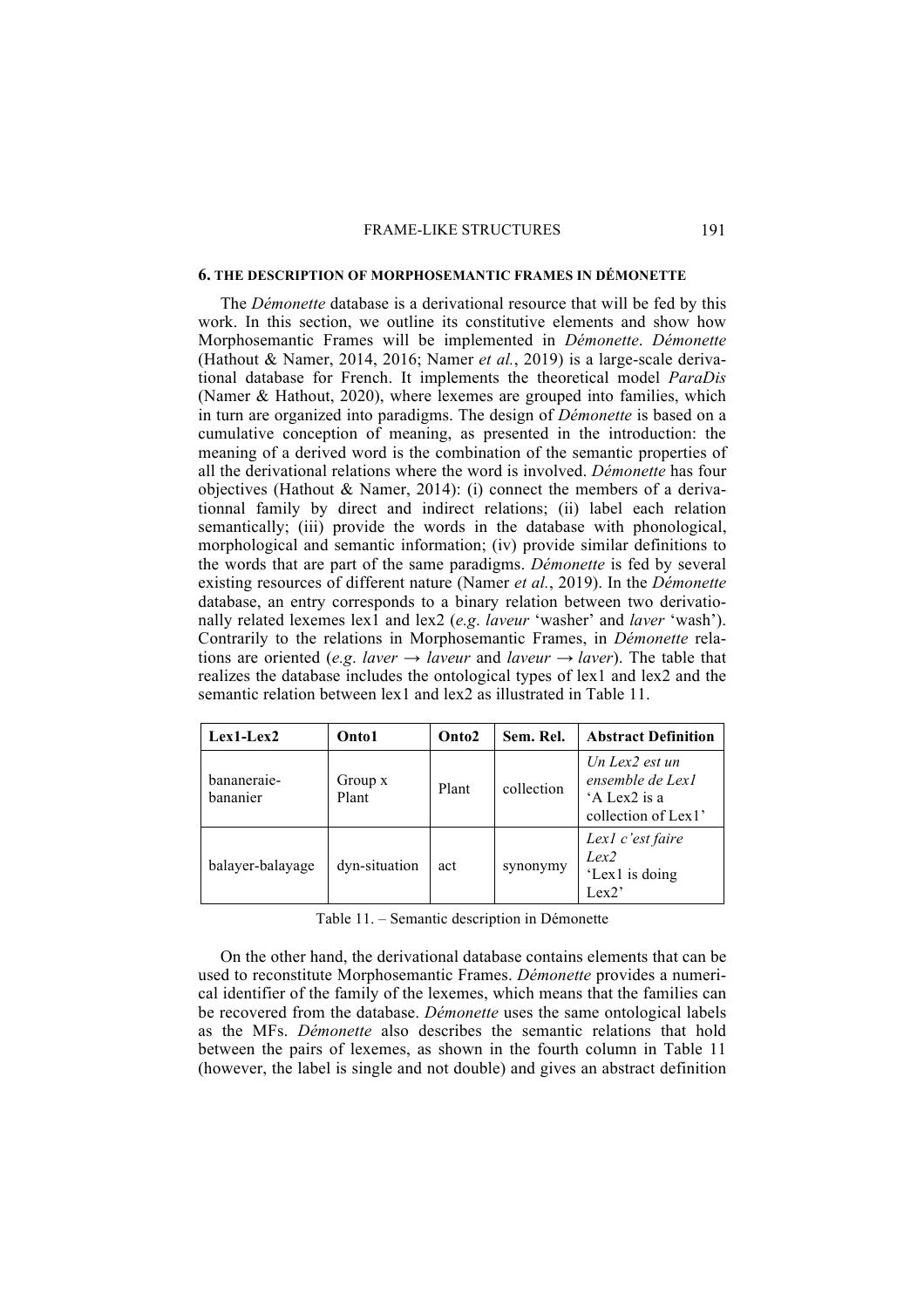in the last column. Finally, the semantic description is complemented by two glosses, a concrete and an abstract paraphrases which inter-define the two lexemes (Namer *et. al.*, 2019) as shown in Table 12.

| $(Lex1-Lex2)$           | Concrete paraphrase                             | Abstract paraphrase                                       |
|-------------------------|-------------------------------------------------|-----------------------------------------------------------|
| bananeraie-<br>bananier | Une bananeraie ne comporte<br>que des bananiers | Une <i>Group x Plant.N</i> ne<br>comporte que des Plant.N |
| balayer-balayage        | Le balayage est l'acte de<br>balayer            | <i>act.N</i> est l'acte de<br>sit $dyn.V$                 |

Table 12. – Concrete and abstract paraphrases in *Démonette*

These sentences have the same structure as the Morphosemantic Glosses. Morphosemantic Glosses could thus be added to the database in order to fill in the semantic relations that are included in the same paradigm.

We can therefore fill in *Démonette* with the Morphosemantic Frames in a quite straightforward way. On the other hand, some information already in the database can be used to create the MFs: the binary relations between lexemes, the family of each binary relation in the database, the ontological labels and the concrete and abstract paraphrases.

## **7. CONCLUSION**

In this article we presented our formalism for the representation of morphosemantic lexicon: the Morphosemantic Frames. MFs provide a semantic description of the derivational relations and an ontological categorization of the lexemes. We showed how derivational families instanciate the semantic paradigms described in the Morphosemantic Frames and highlighted the parallelism between the MFs and the semantic frames of *FrameNet*.

The adaptation of the constitutive elements of frame semantics to our task has been proven to be solid and capable of bringing out structural regularities in the lexicon. Moreover, we showed the main advantages of MFs with some examples: their readability, the fact that they can be applied on largescale data and their predictive power. We described the type of morphosemantic information that we need to convey in our MFs and how we express it (abstract glosses, ontological labels and relation labels).

In the near future, our objective is to develop a large enough number of frames like those proposed in this article and describe on a large scale the data contained in *Démonette*. On the longer term, we aim at something like a *FrameNet* for morphosemantics (in a prototypical form) and its implementation in *Démonette* in a first moment. Fine-grained description would also help us deal with lexical gaps, a problem that we will need to be addressed in the frames.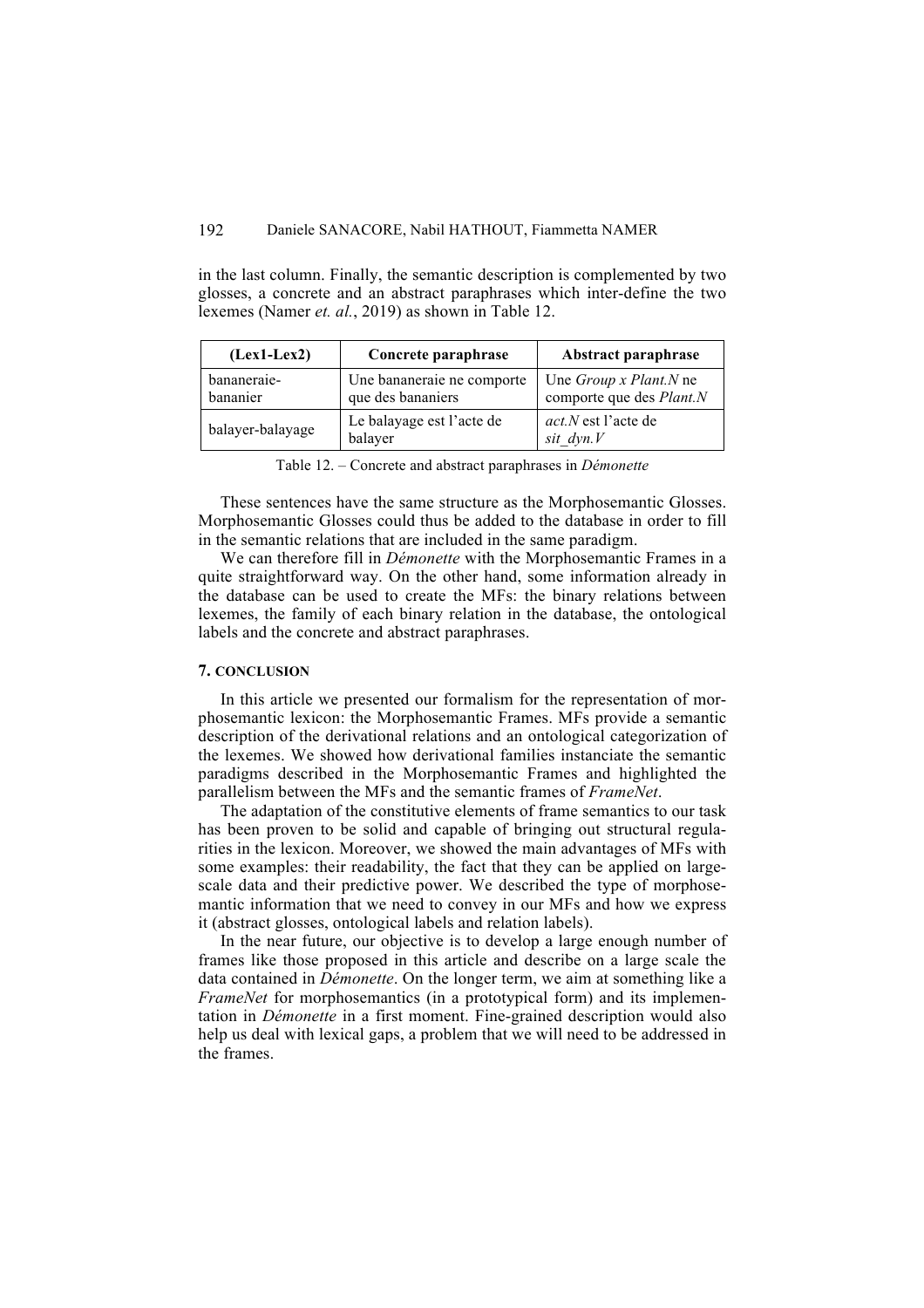Another important question we intend to address concerns the ontological categories needed for morphosemantics and the labelling of the semantic relations. The ontology must provide categories adapted for verbs and adjectives. Our approach will be bottom-up, starting from the direct observation of data.

# **RÉFÉRENCES**

- BAKER C.F., FILLMORE C.J. & LOWE J.B. (1998). The Berkeley Framenet project. In: *Proceedings of the 17th international conference on Computational linguistics, Volume 1*, 86-90*.* Association for Computational Linguistics.
- BARQUE L., HAAS P., HUYGHE R., TRIBOUT D., CANDITO M., CRABBÉ B. & SEGONNE V. (2020). FrSemCor: Annotating a French corpus with supersenses. In: *LREC-2020*.
- BAUER L. (1997). Derivational paradigms. In: *Yearbook of Morphology*. Dordrecht: Springer, 243-256.
- BONAMI O. & STRNADOVÁ J. (2019). Paradigm structure and predictability in derivational morphology. *Morphology* 29(2), 167-197.
- BOOIJ G. (2008). Paradigmatic morphology. In: B. Fradin (éd.), *La raison morphologique. Hommage à la mémoire de Danielle Corbin*. Amsterdam: John Benjamins Publishing, 29-38.
- CANDITO M., AMSILI P., BARQUE L., BENAMARA F., DE CHALENDAR G., DJEMAA M. & SAGOT B. (2014). Developing a french framenet: Methodology and first results. In: *Proceedings of the Ninth International Conference on Language Resources and Evaluation (LREC'14)*, 1372-1379.
- FILLMORE C.J. (1976). Frame semantics and the nature of language. In: *Annals of the New York Academy of Sciences: Conference on the origin and development of language and speech (Vol. 280, No. 1),* 20-32.
- FILLMORE C.J. & BAKER C.F. (2001). Frame semantics for text understanding. In: *Proceedings of WordNet and Other Lexical Resources Workshop, NAACL (Vol. 6).*
- FRADIN B (2020). *On the variety of derivational paradigms.* In: A. Bagasheva, J. Fernández-Domínguez, C. Lara-Clares (eds), *Paradigmatic relations in derivational morphology*. Leiden: Koninklijke Brill NV, 49-84.
- HATHOUT N. (2011). Morphonette: a paradigm-based morphological network. *Lingue e linguaggio* 10(2), 245-264.
- HATHOUT N. & NAMER F. (2014). Démonette, a French derivational morphosemantic network. *LiLT* (*Linguistic Issues in Language Technology*)*, 11*.
- HATHOUT N. & NAMER F. (2016). Giving lexical resources a second life: Démonette, a multi-sourced morpho-semantic network for French. *Language Ressources and Evaluation Conference*, May 2016, Portoroz, Slovenia.